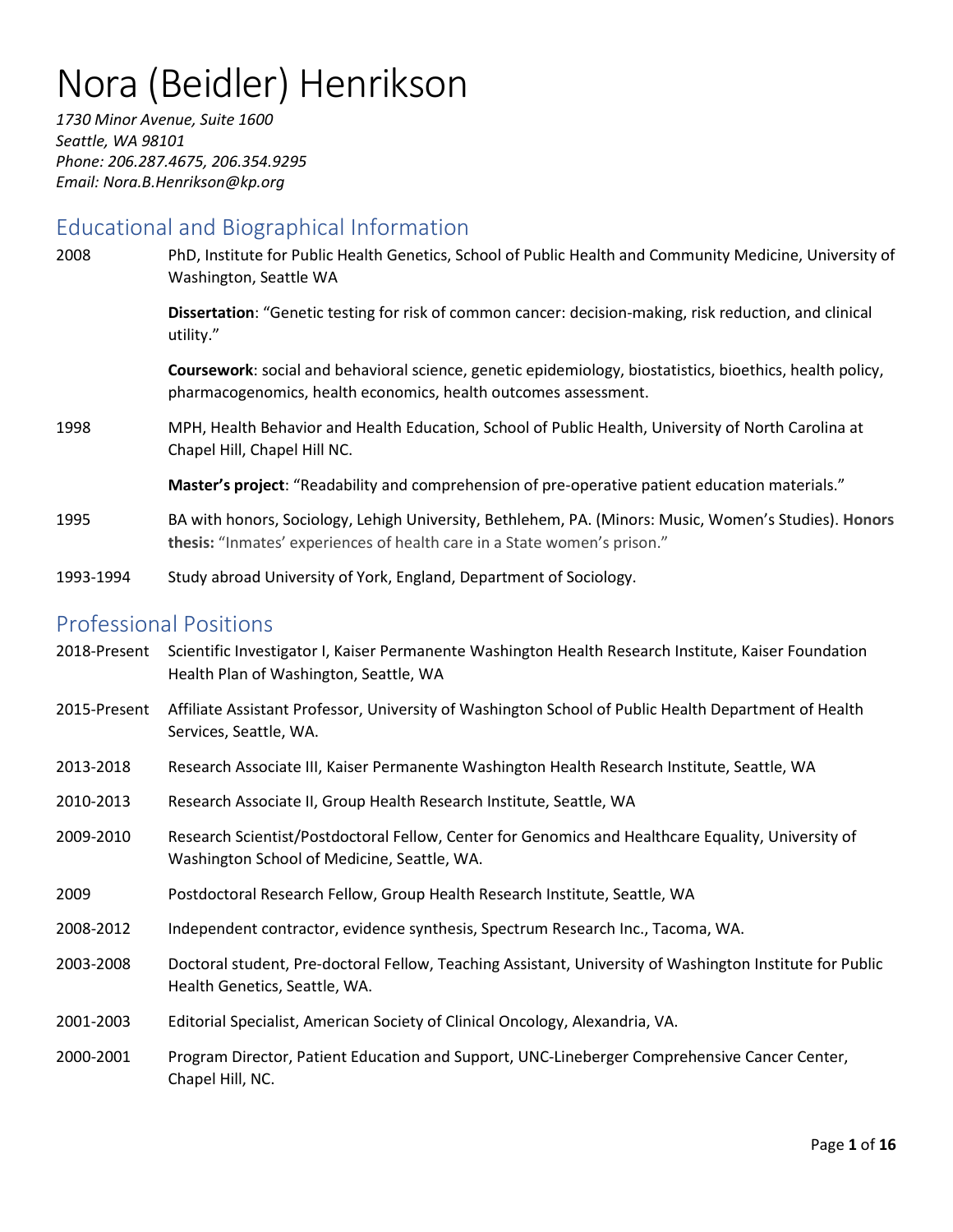- 1999-2000 Health Education Specialist (GS-12/13), National Cancer Institute, National Institutes of Health, Bethesda, MD.
- 1998-1999 Technology Transfer Fellow, Office of Cancer Communications, Patient Education Branch, National Cancer Institute, National Institutes of Health, Bethesda MD.
- 1998 Fellow, Health Communications Internship Program, National Cancer Institute, National Institutes of Health, Bethesda, MD.

# Professional Honors

| 2019 | NIH Training Institute for Dissemination and Implementation Research in Cancer (TIDIRC), trainee                             |
|------|------------------------------------------------------------------------------------------------------------------------------|
| 2018 | Society of Behavioral Medicine, Leadership Institute Fellow                                                                  |
| 2018 | Kaiser Permanente Washington Health Research Institute Mentoring Award, nominee                                              |
| 2017 | Kaiser Permanente Washington Health Research Institute Mentoring Award, nominee                                              |
| 2016 | Kaiser Permanente Washington Health Research Institute Mentoring Award, nominee                                              |
| 2015 | Group Health Research Institute Mentoring Award, nominee                                                                     |
| 1998 | Health Communications Intern, National Cancer Institute Cancer Research Training Award (Health<br>communications internship) |
| 1994 | Phi Beta Kappa, Lehigh University                                                                                            |
| 1995 | Graduated with High Honors, Lehigh University                                                                                |
| 1995 | Williams Senior Essay Contest: First Prize, general category, Lehigh University                                              |
| 1993 | Williams Essay Contest: Sophomore social science category, Lehigh University                                                 |

# Memberships

AcademyHealth

American Society of Clinical Oncology

Society of Behavioral Medicine

American Society of Preventive Oncology

# Organizational Service

| 2019 | Search committee member, Vice President for Research / Executive Director of KPWHRI                                                                       |
|------|-----------------------------------------------------------------------------------------------------------------------------------------------------------|
| 2019 | Co-Principal investigator, Kaiser Permanente Washington, NCI Community Oncology Research Program<br>(NCORP), Cancer Care Delivery Research (CCDR) program |
| 2019 | KPWA representative, Kaiser Permanente CESR Molecular Markers Workgroup                                                                                   |
|      | 2018- present Faculty, CATALyST K12 Washington Learning Health System Scholar Program (AHRQ, K12HS026369, PIs,<br>Buist and Lozano)                       |
| 2018 | KPWA genomics strategy consultation (Learning Health System Program), member                                                                              |
| 2018 | KPWA Financial guide development, stakeholder group member                                                                                                |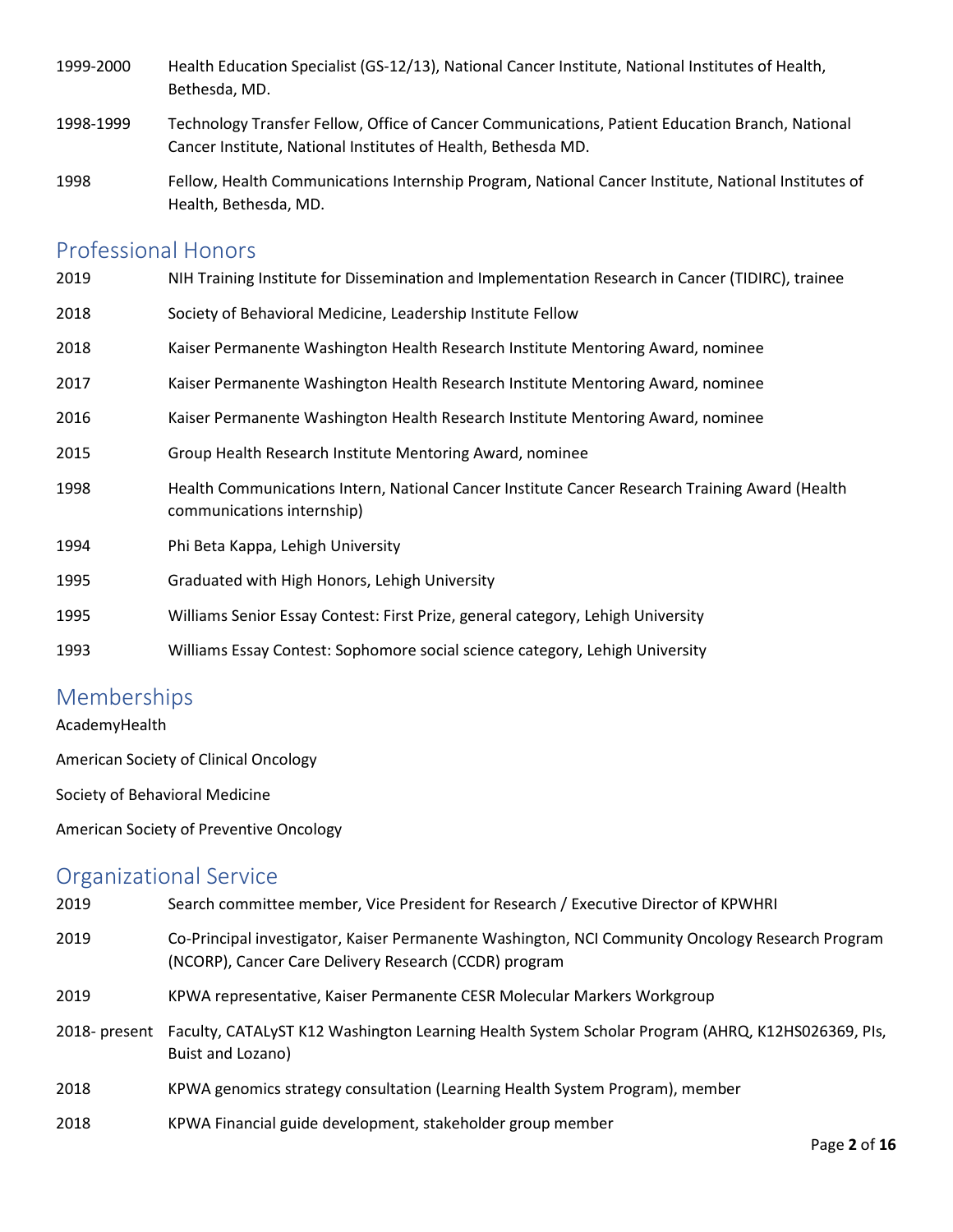2016-2017 KPWHRI Faculty retreat, "fun committee" member

# Other Professional Service

- 2019 Society of Behavioral Medicine, Theories and Techniques of Behavior Change Intervention Special Interest Group (TTBCI SIG), social media committee
- 2018 Society of Behavioral Medicine, 2018 annual meeting submission committee, reviewer
- 2011-2015 Vax NW board member, WithinReach, Seattle, WA.
- 2013-2015 Advisory board member, A Place for Mom; Seattle, WA.

# Special National Responsibilities

- 2018-2019 Member, Cascade screening working group. Genomics and Population Health Action Collaborative, an ad hoc activity under the auspices of the Roundtable on Genomics and Precision Health at the National Academies of Sciences, Engineering, and Medicine (the National Academies).
- 2018 Podium presentation, Screening for Pancreatic Cancer: A Systematic Evidence Review for the U.S. Preventive Services Task Force. USPSTF meeting, Rockville, MD, July 20.
- 2017 Podium presentation, Behavioral Counseling for Skin Cancer Prevention: A Systematic Evidence Review for the U.S. Preventive Services Task Force. USPSTF meeting, Rockville, MD, March 21-22.
- 2017 Invited expert, consultation panel convened by Costs of Care. Washington DC, October 25, 2017.
- 2017-present Member, Value in Cancer Care, Goals of Care Working Group, Hutchinson Institute for Cancer Outcomes Research, Seattle WA
- 2015 Member, Special Emphasis Panel (SEP); scientific peer review of applications responding to FOA RFA DD15-003: Using Longitudinal Data to Characterize the Natural History of Fragile X Syndrome to Improve Services and Outcomes. National Center for Birth Defects and Developmental Disabilities (NCBDDD), Centers for Disease Control and Prevention; Health Promotion Practice
- 2014 Invited speaker, National Colorectal Cancer Roundtable Family History Symposium, American Cancer Society. 2014 Sep 23: Washington, DC.

# Editorial Responsibilities

Journal peer reviewer: *Medical Decision Making; Health Affairs; Pediatrics; American Journal of Preventive Medicine; Psycho-Oncology; Translational Behavioral Medicine; Genetics in Medicine; Journal of the National Comprehensive Cancer Network; Archives of Public Health; Preventive Medicine; Patient Education and Counseling; Vaccine; Supportive Care in Cancer; Health Education and Behavior*

Conference abstract reviewer, Society of Behavioral Medicine Annual meeting, 2019.

# Research Funding

### Active

HHSA290201500007I/HHSA29032006T (Lin) 9/1/2018-11/30/2020 Agency for Healthcare Research and Quality **\$114,244** \$114,244 **EPC V RFTO 49: Systematic evidence review**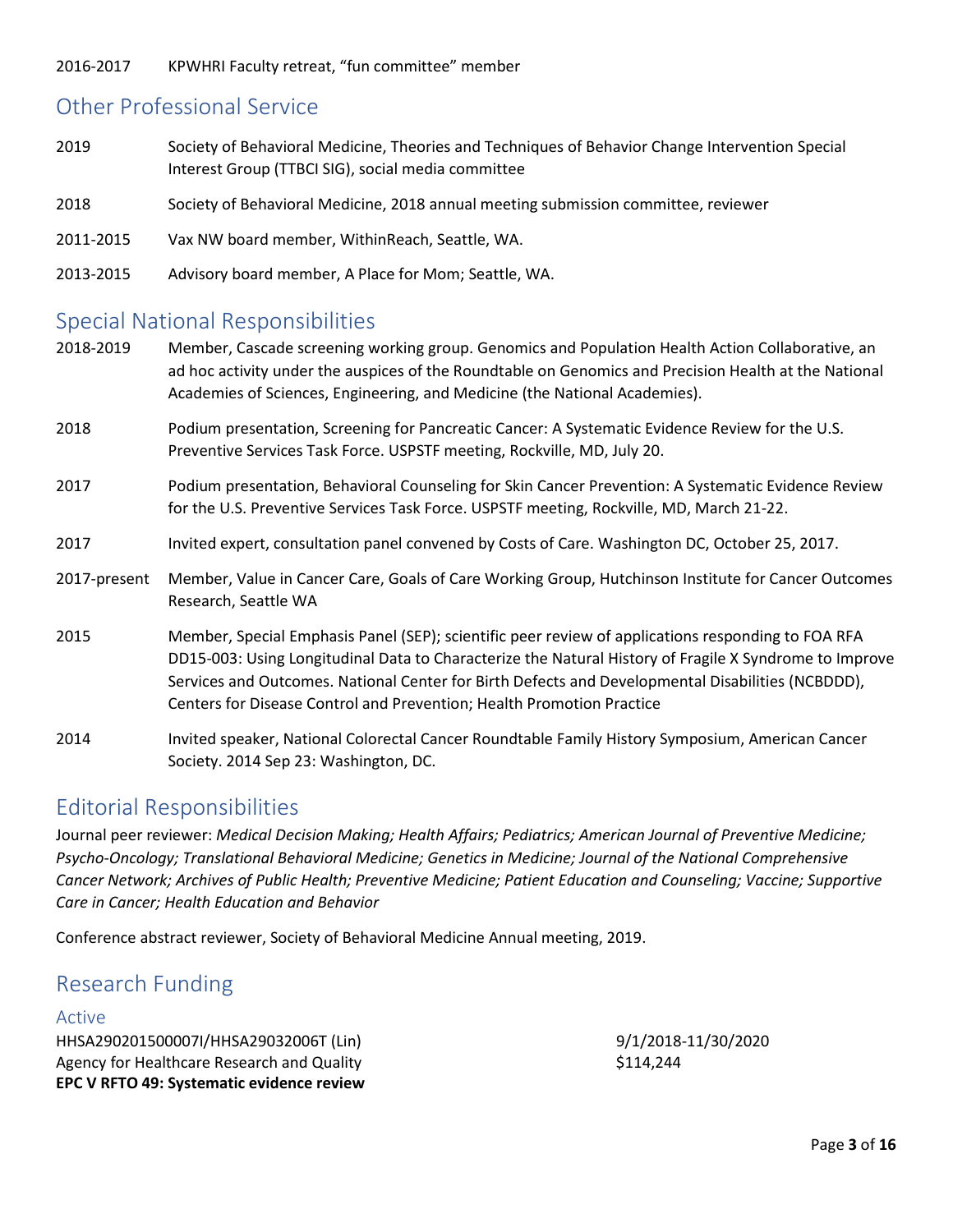To conduct an updated systematic evidence review for the US Preventive Services Task Force (USPSTF). The USPSTF will use the results of this review to update their recommendations. *co-Investigator* Effort: 25%

HHSA290201500007I (Lin) 7/23/2018-7/22/2020

Agency for Healthcare Research and Quality **\$130,031** \$130,031 **EPC RFTO 51: Technical brief** To conduct a technical brief for the US Preventive Services Task Force (USPSTF). The USPSTF will use the results of this review to inform their portfolio and methods.

*Lead* Effort: 20%

### R01HG010144-01A1 (Henrikson) 9/1/2018-8/31/2022

National Human Genome Research Institute \$1,334,599

**Health Care System-Led Familial Risk Notification: Design and Ethical Assessment**

Health systems could work with genetic patients by directly notifying relatives who receive care in the same health system, but no U.S.-based care models have emerged and many questions with ethical and social implications remain. We propose a human-centered design and feasibility study of health system-led familial outreach and risk notification. In the first aim, we will use qualitative design methods to assess user needs and requirements assessment activities with patients, their relatives, and clinical and health system stakeholders; in the second aim, we will test the outreach process in a prospective sample, assessing its feasibility and limited impact on genetic testing behavior. *Principal Investigator* Effort: 30%

VA Health Services Research & Development  $$55,916$ 

# **Identifying Value-Driven Approaches to Strengthening the VA Physician Workforce**

To identify factors predictive of choice of VA for employment among physicians and retention of physicians within VA. The proposed study will also seek to contribute to the growing health workforce literature, which addresses physician shortages in the general population, driven by an aging population, growing chronic disease burden and increased access to care through the Affordable Care Act.

*co-Investigator*

Effort Year 1: 5% Effort Year 2: 10%

Effort Year 3: 10%

Effort Year 4: 10%

1R01CA237322-01A1 (Henrikson/Banegas) 9/1/2019-8/31/2024

National Cancer Institute  $\sim$  3.028.208

### **CAFÉ: Clinic-Based Intervention to Address Financial Hardship for People with Cancer**

The CAFÉ study (Cancer Financial Experience) is among the first trials to assess the impact of financial navigation in preventing financial hardship in people with cancer. We developed this novel, theory-informed intervention building on pilot work and human-centered design methods in partnership with the participating oncology clinic staff and leadership. Using a randomized trial with step wedge design, we will assess the impact of the CAFÉ intervention on financial hardship (primary outcome) and health-related quality of life, cancer-related material and psychological financial hardship, patient-centered communication experiences, and time to initiation of treatment (secondary outcomes), as well as a mixed-methods evaluation of factors influencing variability in dose received by intervention participants.

663-D84034 (Wong) 9/26/2018-3/31/2022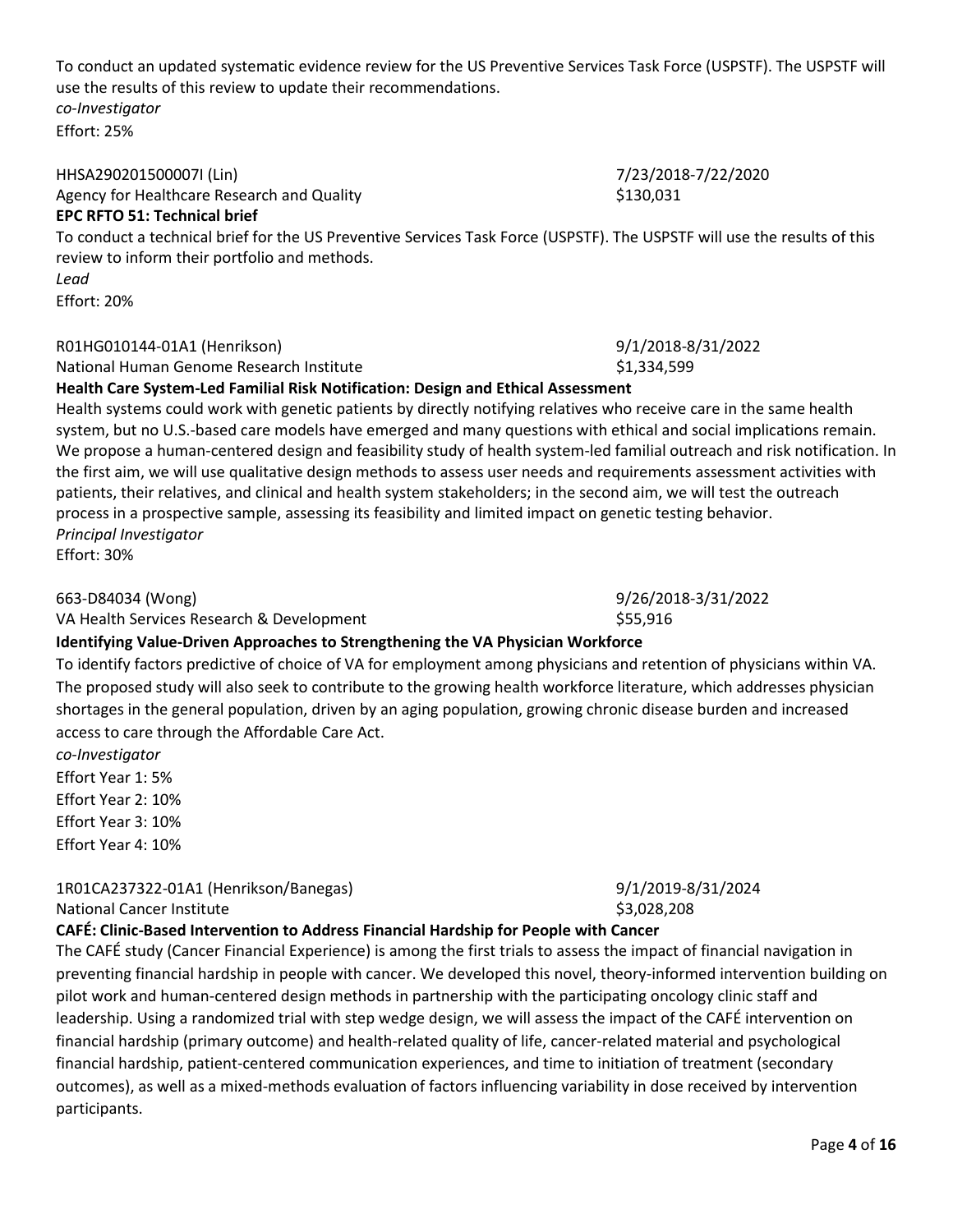*Principal Investigator* Effort: 30%

# Completed

HHSA290201500007I (Lin) 9/11/2017-5/31/2019 Agency for Healthcare Research and Quality **\$175,149** \$175,149

**Evidence Based Practice Center (EPC) V RFTO 42; Screening for Pancreatic Cancer** To support the US Preventive Services Task Force by conducting and completing a systematic review on the Screening for Pancreatic Cancer topic. *co-Investigator* Effort: 15%

# 3UL1TR001425-03S1 (Heubi) 9/1/2017-4/30/2019

### National Human Genome Research Institute \$91,289 **Optimizing sIRB for Review Genomic Research**

To develop and disseminate solutions for implementing a multisite IRB review policy and infrastructure through engaging institutions participating in the NIH-funded Electronic Medical Record and Genomics (eMERGE) Network. *co-Investigator*

Effort: 25%

None (Henrikson) 11/26/2018-5/31/2019

Robert Wood Johnson Foundation  $\sim$  828,674 **Cost of Care Toolkit for Clinical Teams: Building on Project Orca**

The major goal of this project is to develop dissemination products based on the work conducted for the previous RWJF funded and completed "Project Orca". Dissemination products will target clinical audiences wishing to design workflows to support the increasing need to identify and address patient financial concerns in the clinical setting. We will develop a cost of care toolkit, consisting of several elements designed to be both actionable and educational for clinical teams. *Principal Investigator*

Effort: 5%

R21 HD083770-01A1 (Opel) 3/1/2016-2/28/2019

National Institute of Child Health and Human Development \$173,149

**Use of a Novel Parent-Report Measure to Improve Childhood Vaccine Uptake**

Aim 1: Conduct a randomized controlled trial to determine the effect of administering and communicating Parental Attitudes About Vaccines (PACV) scores and responses to pediatric providers prior to health supervision visits on a child's immunization status at 19 months of age; 2) Aim 2: Characterize the effect of the receipt of parental PACV scores and responses on provider communication with vaccine-hesitant parents; and 3) Aim 3: Determine parent visit experience among intervention and control groups. *Site Principal Investigator*

Effort: 3.7%

Group Health Research Institute Development Fund \$120,008

**Systematic Review of Social Determinants of Health Screening Tools**

To synthesize the current pragmatic and psychometric evidence of screening tools for social determinants of health. *co-Investigator* Effort: 15%

73506 (Parchman) 5/1/2016-8/31/2018

None (Lewis) 1/1/2018-12/31/2018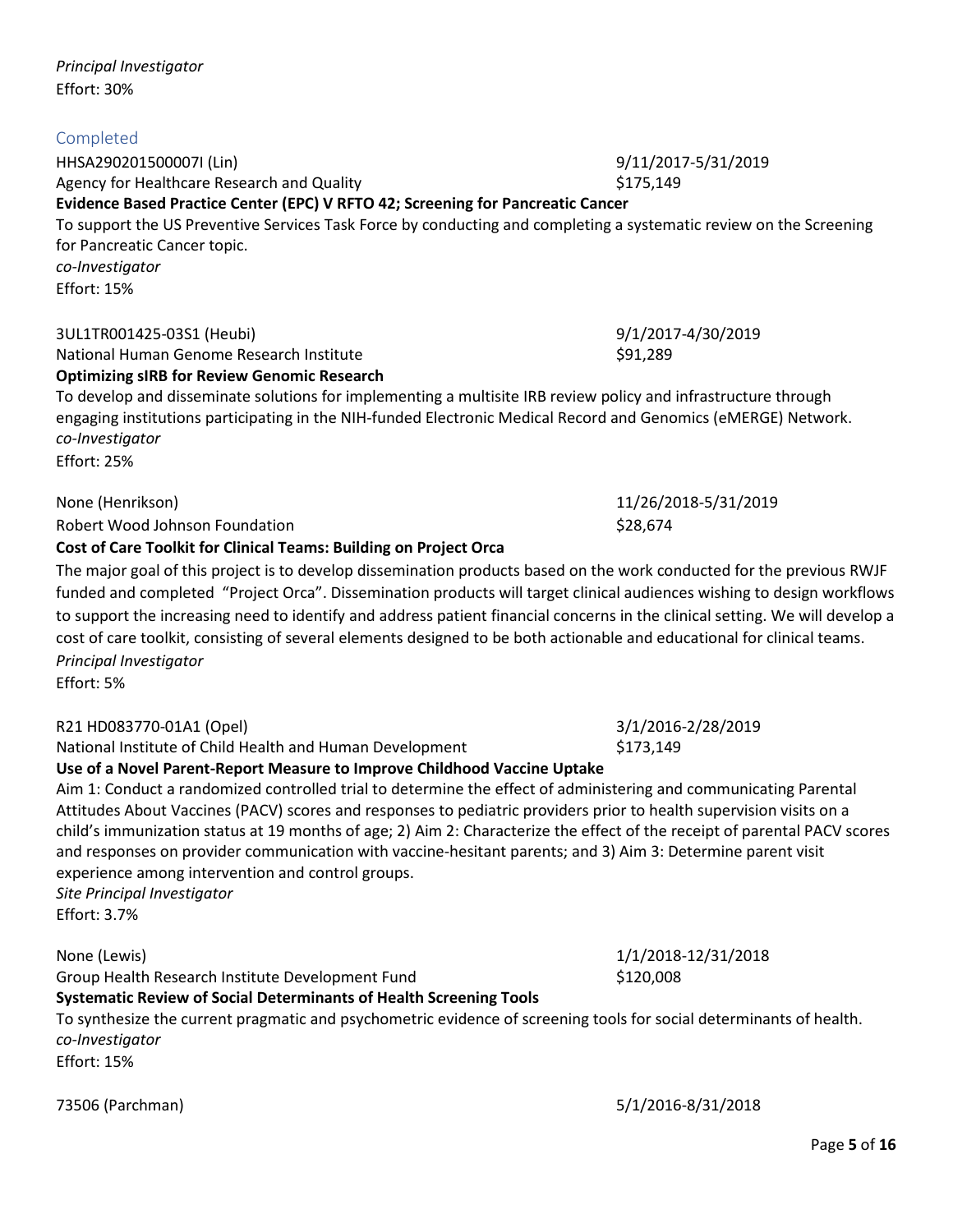### Robert Wood Johnson Foundation  $\sim$  20029.812

**Implementing the Action Framework of RWJF's Supporting Provider Engagement in Value in Health Care Program, Phase 2**

Over the past year we developed an action-planning framework for use by health care organizations to support provider engagement in efforts to reduce overuse and promote the appropriate use of health care services. The major goals of this project are to build experiential evidence to support the usefulness of the framework and build on that learning to spread the framework and its use as widely and rapidly as possible.

*co-Investigator* Effort Year 1: 20% Effort Year 2: 20% Effort Year 3: 15%

None (Lin) 10/1/2015-2/28/2018 Agency for Healthcare Research and Quality **\$237,500** \$237,500

# **Evidence-based Practice Center V**

Conduct systematic evidence reviews and present findings to the US Preventive Services Task Force. Multiple clinical topics as assigned.

*KPWHRI Institutional Lead; Review Principal Investigator* Effort: 20%

74123 (Henrikson) 12/1/2016-11/30/2017 Robert Wood Johnson Foundation **\$214,977** \$214,977

**Project Orca: Integrating Cost Communication into Clinical Care**

We propose to conduct an internal and external environmental scan, including patients and families, all staff who "touch" a patient's journey to finding cost information. Through a series of semi-structured interviews we will identify handoffs that happen in the current state as well as any breakdowns in the process. *Principal Investigator* Effort: 20%

None (Henrikson) 9/1/2016-8/31/2017

Group Health Partnership for Innovation Grant  $$56,242$ 

# **OPT-IN 2.0 – Implementing and expanding fee estimate capabilities in oncology**

In 2014 we developed, launched, and evaluated a pilot tool for use by the clinical oncology team. The resource, named OPT-IN (Oncology Price Transparency Innovation), gathered and internally posted per treatment-cycle prices of the 50 most commonly ordered cancer treatment protocols. The protocols include all clinical services (anti-cancer drugs, supportive medications, lab and imaging tests, professional services) required for one treatment cycle of cancer therapy. After this successful pilot, we will expand the resource. We will complete per-cycle cost estimates for all chemotherapy protocols (about 250) used at Group Health and integrate the protocols into Epic as fee estimate templates where they are more easily maintained and accessible to the clinical team. *Principal Investigator*

Effort: 5%

Effort: 10%

HHSA290201500007i (Lin) 9/10/2016-7/31/2017

Agency for Healthcare Research and Quality **\$78,125** \$78,125 **Pancreatic Cancer Screening Topic Refinement**

To support the US Preventive Services Task Force by conducting and completing a topic refinement on the Screening for Pancreatic Cancer topic. *Principal Investigator*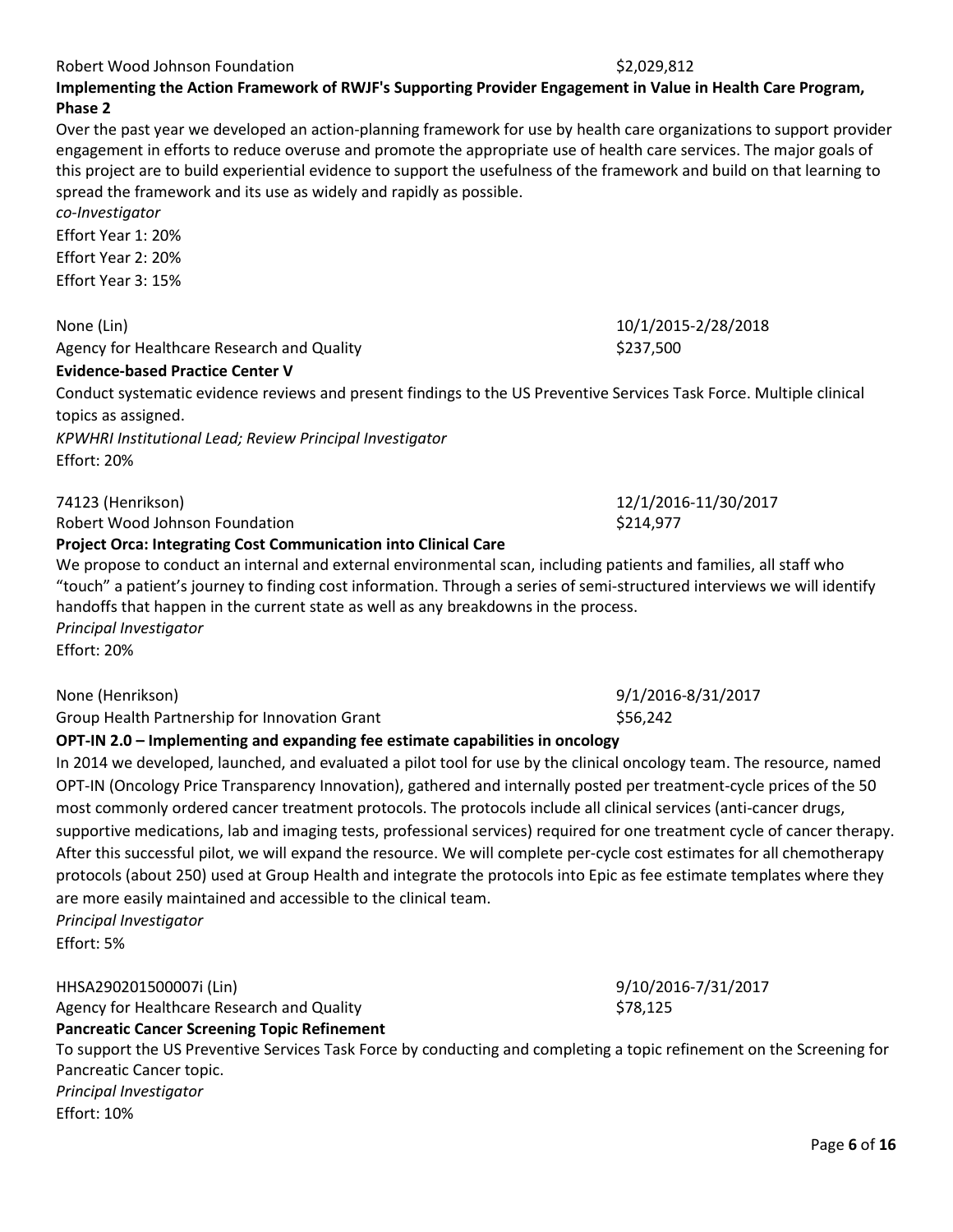None (Christianson) 1/8/2014-6/30/2015

# III network. It will also provide crucial preliminary data for further empiric study in this ready. *Principal Investigator* Effort: 20%

approaching, and following candidates for expanding testing for family members at risk identified through the eMERGE

71986 (Wagner) 9/1/2014-2/28/2017 Robert Wood Johnson Foundation **\$2,101,747** \$2,101,747

# **Primary Care Teams: Learning from Effective Ambulatory Practices (LEAP) Phase 2**

To help primary care practices involved in Patient Centered Medical Home (PCMH) transformation efforts develop effective, high-functioning teams. Specific objectives include: a. To further develop and refine the web-based Team Guide developed in Phase 1; b. To recruit primary care learning communities interested in integrating the Guide into their curriculum and participating in training related to its use; c. To conduct a mixed methods evaluation of the acceptability, use, and impact of the TA program on teamwork and performance of key functions among the participating practices; d. To develop and implement a national dissemination strategy for the LEAP Team Guide; e. To sustain the 31 sites involved in LEAP 1 as Exemplar Practices in their ongoing Learning Community. *Contributor*

Effort Year 2: 20%

# R25CA092408 (Patrick) 7/11/2001-7/31/2016

National Institutes of Health

# **Biobehavioral Cancer Prevention and Control Training Program**

This program provided a core curriculum in biobehavioral and outcomes research, communications, and practice outcomes and with an integral component of project-based research experience as applied to cancer prevention and control for awardees from social science-based disciplines (both pre-doctoral and post-doctoral) such as psychology, health services research, and economics.

*Pre-doctoral Fellow: 2003-2006*

Group Health Foundation Partnership for Innovation program \$73,971 **Improving Transparency of Patient Cost of Care for Chemotherapy**

Will convene a multidisciplinary team that will calculate per-cycle treatment charges for the most commonly prescribed chemotherapy regimens at Group Health and post on the oncology service intranet. We will assess the initial impact and potential usefulness of this addition with the physicians and staff.

*Multiple Principal investigator with clinical pharmacy partnership* Effort: 10%

None (Grossman) 3/1/2014-3/31/2015

Group Health Foundation  $$24,911$ 

# **Validating a Childhood Vaccine Registry - Phase 3 (GH Membership Survey)**

To determine how vaccine hesitancy changes over time from birth to 2 years in mothers and to identify any risk factors associated with increasing hesitancy using data collected at three time points: birth, 6 months, and 18-24 months. *co-Investigator*

Effort: 5%

National Human Genome Research Institute **\$100,000** \$100,000

# **Family Network Approach to Assess the Trickle-Down Effect of Genetic Testing**

To provide, from a health systems perspective, preliminary recommendations and lessons learned for identifying,

# U01 HG008657 (Larson) 6/1/2016-5/31/2017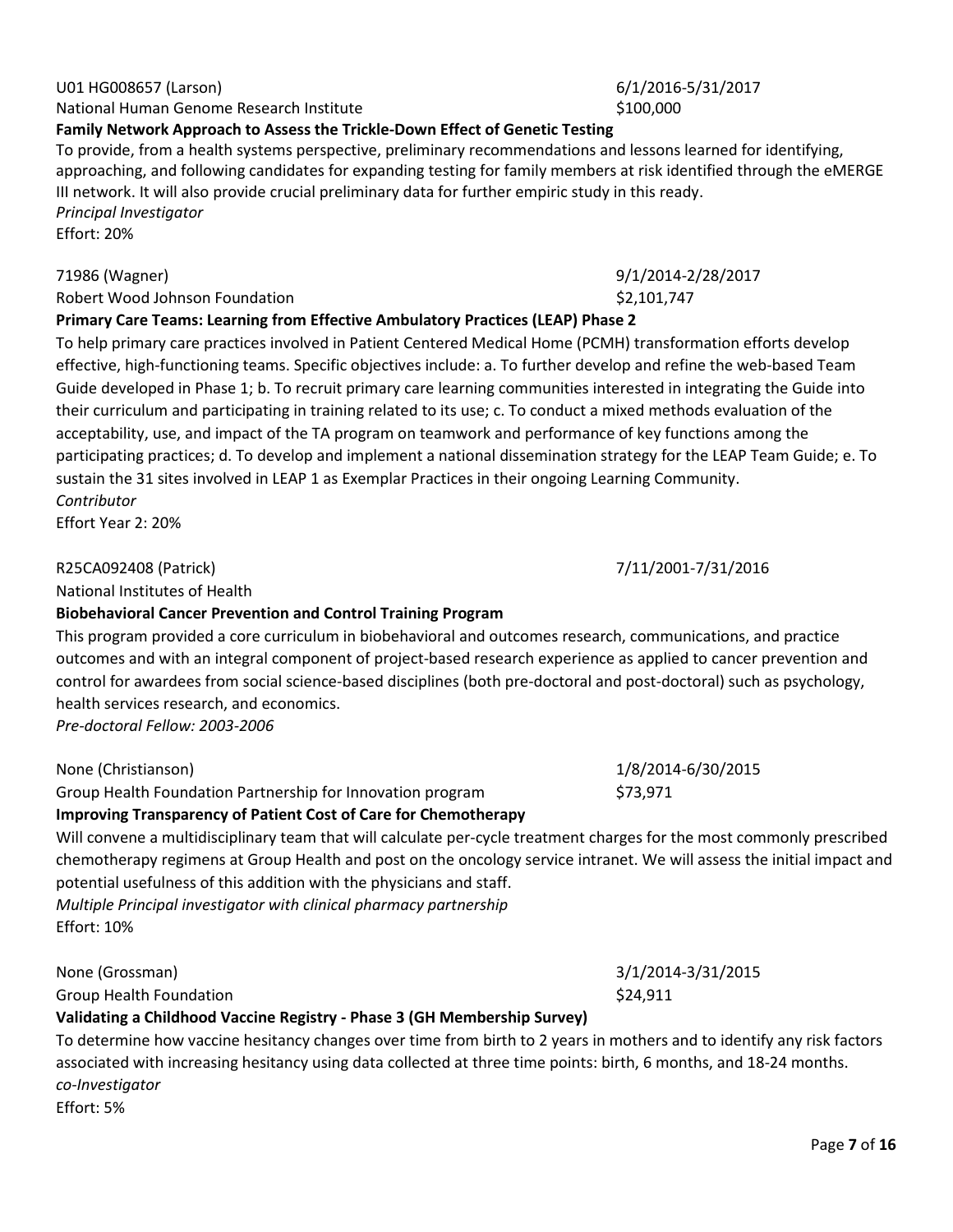Group Health Research Institute Development Fund \$100,851

**GHC Membership Survey:** Cross-sectional survey to a representative sample of GHC members (n=7200). Survey assesses social determinants of health that cannot be estimated from administrative data, including financial burden due to health care costs, preferences for communicating about costs in the clinical setting, and built environment. Adjustment using sampling frame data.

*Principal Investigator*

None (Henrikson) 3/1/2014-12/31/2014 Group Health Foundation **\$81,364** S81,364 **Group Health Foundation HPV Initiative - Year 1**

(1) Environmental scan of existing public awareness campaigns (2) Determine experience and attitudes with HPV testing among parents both inside and outside of GHC (survey). (3) Determine communication barriers and facilitators of providers about HPV (interview).

*Principal Investigator* Effort: 10%

R210159001: (Grossman, Henrikson) 7/1/2011-4/30/2014 Group Health Foundation  $$1,210,584$ 

(with gift from Bill and Melinda Gates Foundation)

**Campaign to Address Parental Vaccine Hesitancy**: Conducted a cluster randomized trial of communications training for pediatric and family medicine physicians. Recruited 56 clinics and 400 mothers of newborns; conducted trainings in 30 intervention clinics. Primary outcome: maternal vaccine hesitancy. Secondary outcome: physician self-efficacy in communicating with vaccine-hesitant parents.

*Project Director, co-Investigator*

None (Henrikson) 9/1/2016-4/30/2018 Group Health Foundation  $\sim$  556.242

# **Opt-in 2.0 - Implementing and Expanding Fee Estimate Capabilities in Oncology**

To (1) complete per-cycle cost estimates for all 250 chemotherapy protocols used at Group Health; (2) partner with Patient Access and Business Operations (PABO) to get the protocols posted into Epic where they are more easily maintained, and (3) to explore patient experience of the new resource. *Principal Investigator* Effort: 5%

None (Henrikson) 1/1/2015-12/31/2016 Group Health Foundation  $$210,717$ **Group Health Foundation HPV Initiative - Year 2-3** To test the impact of a clinic-level intervention at four GH primary care clinics on 1) parents awareness of the intervention and 2) HPV vaccination rates after one year of the intervention. *Principal Investigator* Effort Year 1: 15% Effort Year 2: 10%

None (Henrikson) 1/1/2013-6/30/2019 Group Health Research Institute Development Fund  $$12,000$ 

None (Henrikson) 1/1/2014-12/31/2014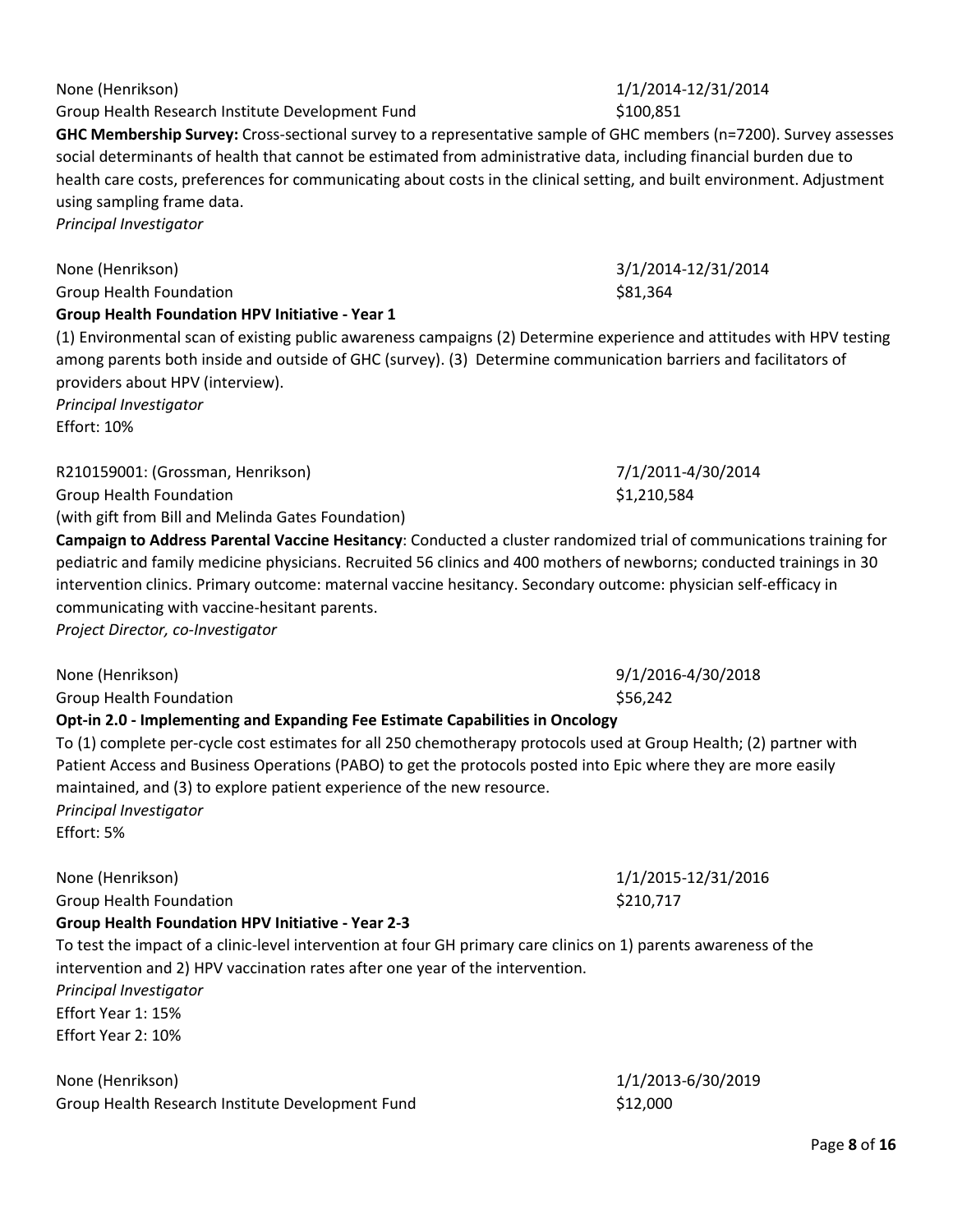### **Cost Tools Planning and Pilot Project**

A pilot project to explore how improved price transparency affects clinical decision-making, patient satisfaction, health care worker satisfaction, and costs. *Principal Investigator*

Effort: 15%

None (Henrikson) 5/12/2012-12/31/2012

Group Health Research Institute Development Fund  $$49,523$ 

### **System-level Tools for Helping Doctors and Patients Know Cancer Treatment Costs in Real-Time**

To evaluate barriers and supports to making treatment costs transparent to both patients and oncologists in real time through key informant interviews with stakeholders and assessment of infrastructure. To develop simple prototype tools and assess their usability and usefulness to a small sample of oncologist and patients. *Principal Investigator*

Effort: 20%

# Teaching and Mentoring Responsibilities

### Mentoring of junior faculty

### Paula Blasi, MPH (primary)

Lorella Palazzo PhD (regular mentoring 1:1 provided)

Marlaine Figueroa Gray, PhD (regular 1:1 mentoring provided)

Leah Tuzzio (secondary)

Kendall Shibuya, DO (supervised third year student research internship)

Salene Jones, PhD (provide regular mentoring)

Mateo Banegas, PhD MPH (provide regular mentoring)

Yu-Ru Su, PhD (new investigator orientation mentor)

### Thesis and dissertation supervision

Alex Woersching, PhC. Who shall shop? Price Transparency, Incentives, and Provider Choice. Member, dissertation committee, 2017-present.

Catherine Bisignano, MPH. Influence of hygiene education in schools on household hygiene knowledge and behaviors in Addis Ababa, Ethiopia. Chair, MPH thesis committee, University of Washington School of Public Health, October 2018.

Nikki Eller, MPH. Right from the Source: Trust in Health Providers, Information Sources, and Vaccine Hesitancy. Chair, MPH thesis committee, University of Washington School of Public Health, 2017.

Gabrielle Gundersen, MPH. The Impact of a Group Health Cooperative HPV Vaccination Promotion Program on Initiation of the HPV Vaccine. Chair, MPH thesis committee, University of Washington School of Public Health, 2016.

### Courses

- Summer 2009 Seminar leader, Center for Genomics and Healthcare Equality Summer Seminar, 2009. "Examining benefits and harms of genomic research for underserved communities."
- Spring 2008 Teaching assistant: University of Washington Institute for Public Health Genetics: Social and Behavioral Research Methods in Public Health (PHG 543).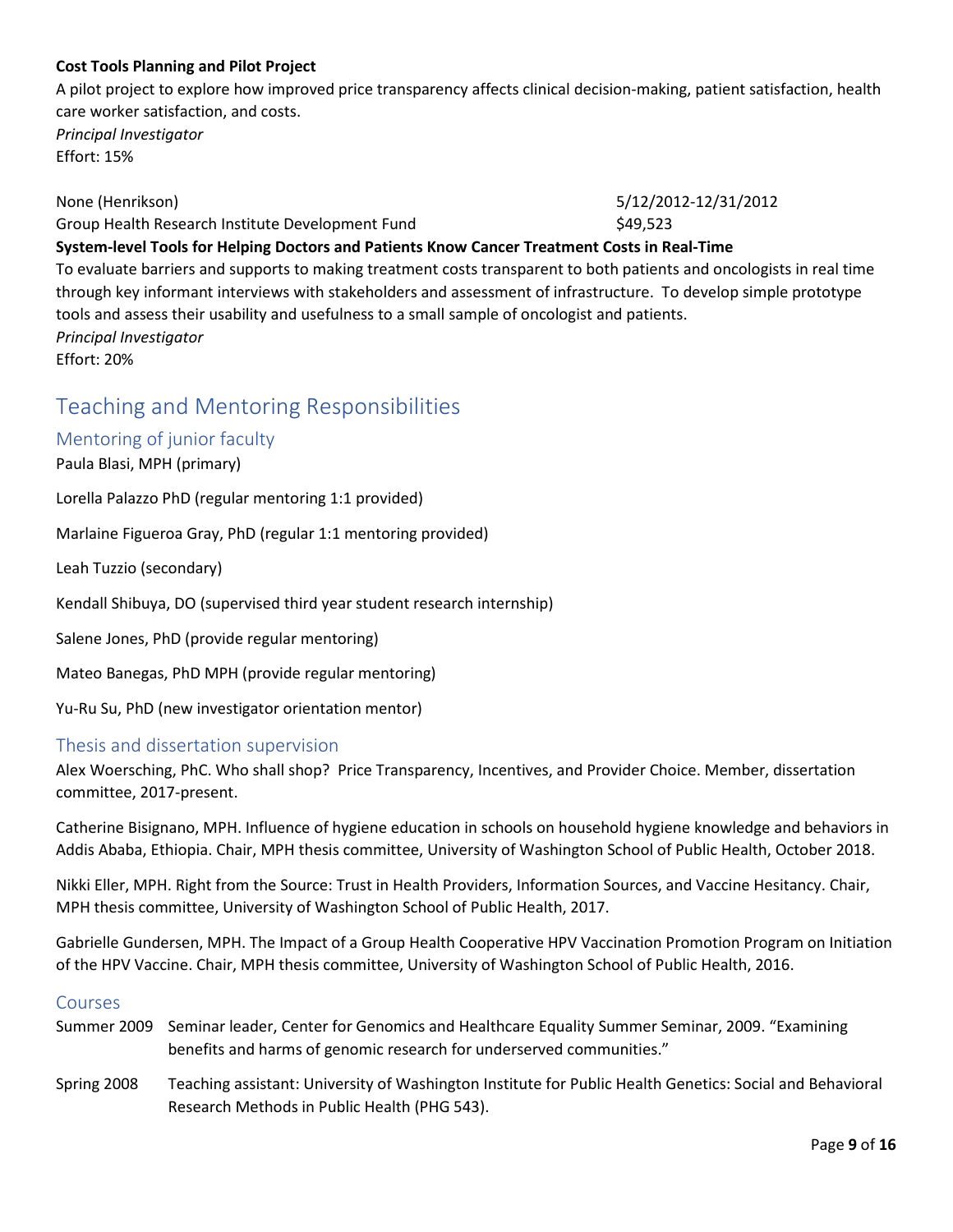- Spring 2005 Teaching assistant: University of Washington Institute for Public Health Genetics: Pharmacoeconomics, Genetics, and Healthcare (PHG 537).
- Winter 2004 Teaching assistant: University of Washington Department of Health Services: Cancer Prevention and Control (HSERV 525)

# Publications

# Published papers in refereed journals

- 1. Jones SMW, Du Y, Panattoni L, **Henrikson NB**. Assessing worry about affording healthcare in a general population sample. Health Psychol. 2019 Nov;10:2622. Doi: 10.3389/fpsyg.2019.02622
- 2. **Henrikson NB**, Blasi PR, Dorsey CN, Mettert KD, Nguyen MB, Walsh-Bailey C, Macuiba J, Gottlieb LM, Lewis CC. Psychometric and pragmatic properties of social risk screening tools: A systematic review. Am J Prev Med. 2019 Dec;57(6S1):S13-S24.
- 3. Opel DJ, **Henrikson NB**, Lepere K, Hawkes R, Zhou C, Dunn J, Taylor JA. Previsit screening for parental vaccine hesitancy: a cluster randomized trial. Pediatrics. 2019 Nov;144(5). doi: 10.1542/peds.2019-0802. Epub 2019 Oct 9.
- 4. **Henrikson NB**, Bowles EJA, Blasi PR, Morrison CC, Nguyen M, Pillarisetty VG, Jennifer S. Lin JS. Screening for pancreatic cancer: updated evidence report and systematic review for the US Preventive Services Task Force. JAMA. 2019;322(5):445-454.
- 5. Beck J, Wignall J, Jacob-Files E, Tchou MJ, Schroeder A, **Henrikson NB**, Desai AD. Parent attitudes and preferences for discussing health care costs in the inpatient setting. Pediatrics. 2019 Aug;144(2):e20184029.
- 6. **Henrikson NB**, Blasi PR, Corsmo JJ, Serdoz ES, Scrol A, Greene SM, Matthews TL, Ralston JD. "You really do have to know the local context": IRB administrators and researchers on the implications of the NIH single IRB mandate for multisite genomic studies. J Empir Res Hum Res Ethics. 2019 Jul;14(3):286-295. PMC6565467
- 7. Eller NM, **Henrikson NB**, Opel DJ. Vaccine information sources and parental trust in their child's health care provider. Health Educ Behav. 2019 Jun;46(3):445-453.
- 8. **Henrikson NB**, Banegas MP, Tuzzio L, Lim C, Schneider JL, Walsh-Bailey C, Scrol A, Hodge SM. Workflow requirements for cost-of-care conversations in outpatient settings providing oncology or primary care: a qualitative, human-centered design study. Ann Intern Med. 2019 May 7;170(9\_Supplement):S70-S78.
- 9. **Henrikson NB**, Blasi PR, Fullerton SM, Grafton J, Leppig KA, Jarvik GP, Larson EB. "It would be so much easier": health system-led genetic risk notification—feasibility and acceptability of cascade screening in an integrated system. J Community Genet. 2019 Oct;10(4):461-470. PMC6754469.
- 10. **Henrikson NB**, Zhu W, Baba L, Nguyen M, Berthoud H, Gundersen G, Hofstetter AM. Outreach and reminders to improve human papillomavirus vaccination in an integrated primary care system. Clin Pediatr (Phila). 2018 Nov;57(13);1523-1531.
- 11. Pisu M, **Henrikson NB**, Banegas MP, Yarbroff KR. Costs of cancer along the care continuum: what we can expect based on recent literature. Cancer. 2018 Nov;124(21):4181-4191.
- 12. Opel DJ, Zhou C, Robinson JD, **Henrikson N**, Lepere K, Mangione-Smith R, Taylor JA. Impact of childhood vaccine discussion format over time on immunization status. Acad Pediatr. 2018 May - Jun;18(4):430-436. MC5936647.
- 13. **Henrikson NB**, Morrison CC, Blasi PR, Nguyen M, Shibuya KC, Patnode CD. Behavioral counseling for skin cancer prevention: evidence report and systematic review for US Preventative Services Task Force. JAMA. 2018 Mar;319(11):1143-1157.
- 14. Naber SK, Kuntz KM, **Henrikson NB**, Williams MS, Calonge N, Goddard KAB, Zallen DT, Ganiats TG, Webber EM, Janssens ACJW, van Ballegooijen M, Zauber AG, Lansdorp-Vogelaar I. Cost effectiveness of age-specific screening intervals for people with family histories of colorectal cancer. Gastroenterology. 2018 Jan;154(1):105-116.e20. PMC6104831.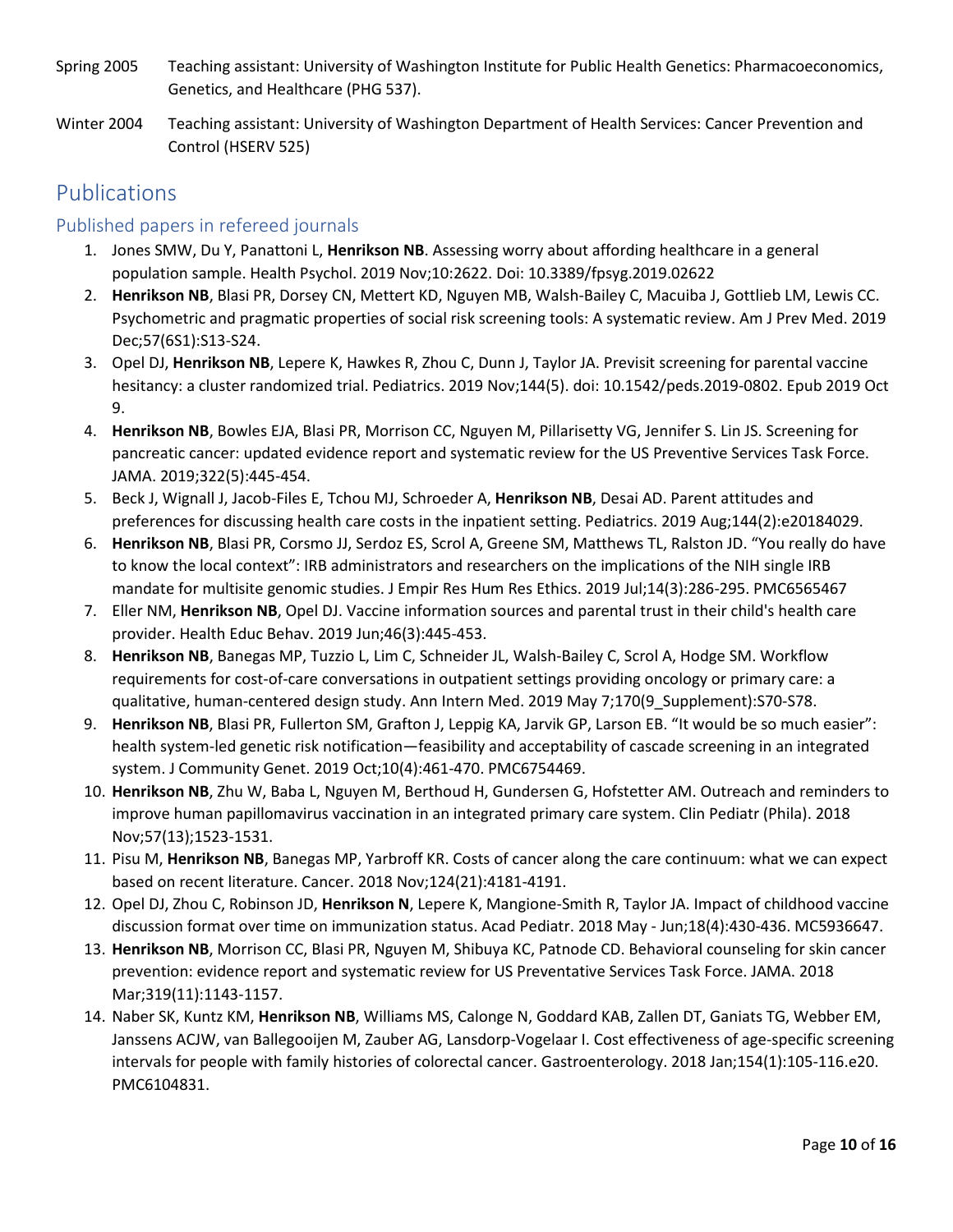- 15. **Henrikson NB**, Chang E, Ulrich K, King D, Anderson ML. Communication with doctors about health care costs: survey of an insured population. Perm J. 2017;21:16-070. PMC539178.
- 16. **Henrikson NB**, Anderson ML, Opel DJ, Dunn J, Marcuse EK, Grossman DC. Longitudinal trends in vaccine hesitancy in a cohort of mothers surveyed in Washington State, 2013-2015. Public Health Rep. 2017 Jul/Aug;132(4):451-454. PMC5507431.
- 17. Parchman ML, **Henrikson NB**, Blasi PR, Buist DS, Penfold R, Austin B, Ganos EH. Taking action on overuse: creating the culture for change. Healthc (Amst). Healthc (Amst). 2017 Dec;5(4):199-203.
- 18. **Henrikson N**, Zhu W, Nguyen M, Baba L, Berthoud H, Hofstetter, A. Health system-based HPV vaccine reminders: randomized trial results. Cancer Epidemiol Biomarkers Prev; 26(3):435.
- 19. Henninger ML, McMullen CK, Firemark AJ, Naleway AL, **Henrikson NB**, Turcotte J. "User-Centered Design for Developing Effective Interventions to Improve Provider Recommendation of Human Papillomavirus Vaccination." Perm J. 2017;21:16-191. PMC5593511.
- 20. **Henrikson NB,** Lau RW, Tuzzio L, Christianson M, Phan TH, Chen E. Treatment prices at the point of care in a clinical oncology service: pilot project. J Oncol Pract. 2016 Oct;12(10):e957-e963.
- 21. Lowery JT, Ahnen DJ, Schroy PC 3rd, Hampel H, Baxter N, Boland CR, Burt RW, Butterly L, Doerr M, Doroshenk M, Feero WG, **Henrikson N**, Ladabaum U, Lieberman D, McFarland EG, Peterson SK, Raymond M, Samadder NJ, Syngal S, Weber TK, Zauber AG, Smith R. Understanding the contribution of family history to colorectal cancer risk and its clinical implications: a state-of-the-science review. Cancer. 2016 Sep;122(17):2633-45. PMC5575812.
- 22. Lozano P, **Henrikson NB**, Morrison CC, Dunn J, Nguyen M, Blasi PR, Whitlock EP. Lipid screening in childhood and adolescence for detection of multifactorial dyslipidemia: evidence report and systematic review for the US Preventive Services Task Force. JAMA. 2016 Aug;316(6):634-44.
- 23. Lozano P, **Henrikson NB**, Dunn J, Morrison CC, Nguyen M, Blasi PR, Anderson ML, Whitlock EP. Lipid screening in childhood and adolescence for detection of familial hypercholesterolemia: evidence report and systematic review for the US Preventive Services Task Force. JAMA. 2016 Aug;316(6):645-55.
- 24. Wernli KJ, **Henrikson NB**, Morrison CC, Nguyen M, Pocobelli G, Blasi PR. Screening for Skin Cancer in Adults: Updated evidence report and systematic review for the US Preventive Services Task Force. JAMA. 2016 Jul;316(4):436-47.
- 25. **Henrikson NB**, Tuzzio L, Gilkey MB, McRee AL. "You're never really off time": Healthcare providers' interpretations of optimal timing for HPV vaccination. Prev Med Rep. 2016 May;4:94-97. PMC4929064.
- 26. **Henrikson NB,** Shankaran V. Improving price transparency in cancer care. J Oncol Pract. Jan 2016;12(1):44-47.
- 27. Lowery JT, Ahnen DJ, Schroy PC, Hampel H, Baxter N, Boland CR, Burt RW, Butterly L, Doerr M, Doroshenk M, Feero WG, **Henrikson N**, Ladabaum U, Lieberman D, McFarland EG, Peterson SK, Raymond M, Samadder NJ, Syngal S, Weber TK, Zauber AG, Smith R. Understanding the contribution of family history to colorectal cancer risk and its clinical implications: a state-of-the-science review. Cancer. 2016 Sep;122(17):2633-2645. PMC5575812.
- 28. **Henrikson NB,** Scrol A, Opel D, Grothaus L, Heller V, Faubion T, Roberts M, Marcuse EG, Grossman DC. Physician communication training and parental vaccine hesitancy: a randomized trial. Pediatrics. 2015 Jul;136(1):70-9.
- 29. Blasi P, King D, **Henrikson NB.** HPV vaccine public awareness campaigns: an environmental scan. Health Promot Pract. 2015 Nov;16(6):897-905.
- 30. **Henrikson NB,** Webber EM, Goddard KAB, Scrol A, Piper M, Williams M, Zallen DT, Calonge N, Ganiats TG, Janssens C, Zauber A, Lansdorp-Vogelaar I, van Ballegooijen M, Whitlock EP. Family history and the natural history of colorectal cancer: systematic review. Genet Med. 2015 Sep;17(9):702-12. PMC4955831.
- 31. **Henrikson NB**, Anderson ML, Hubbard RA, Fishman P, Grossman DC. Employee knowledge of value-based insurance design benefits. Am J Prev Med. 2014 Aug;47(2):115-22.
- 32. **Henrikson NB,** Tuzzio L, Loggers ET, Miyoshi J, Buist DS. Patient and oncologist discussions about cancer care costs. Support Care Cancer. 2014 Apr;22(4):961-7. PMC3943697.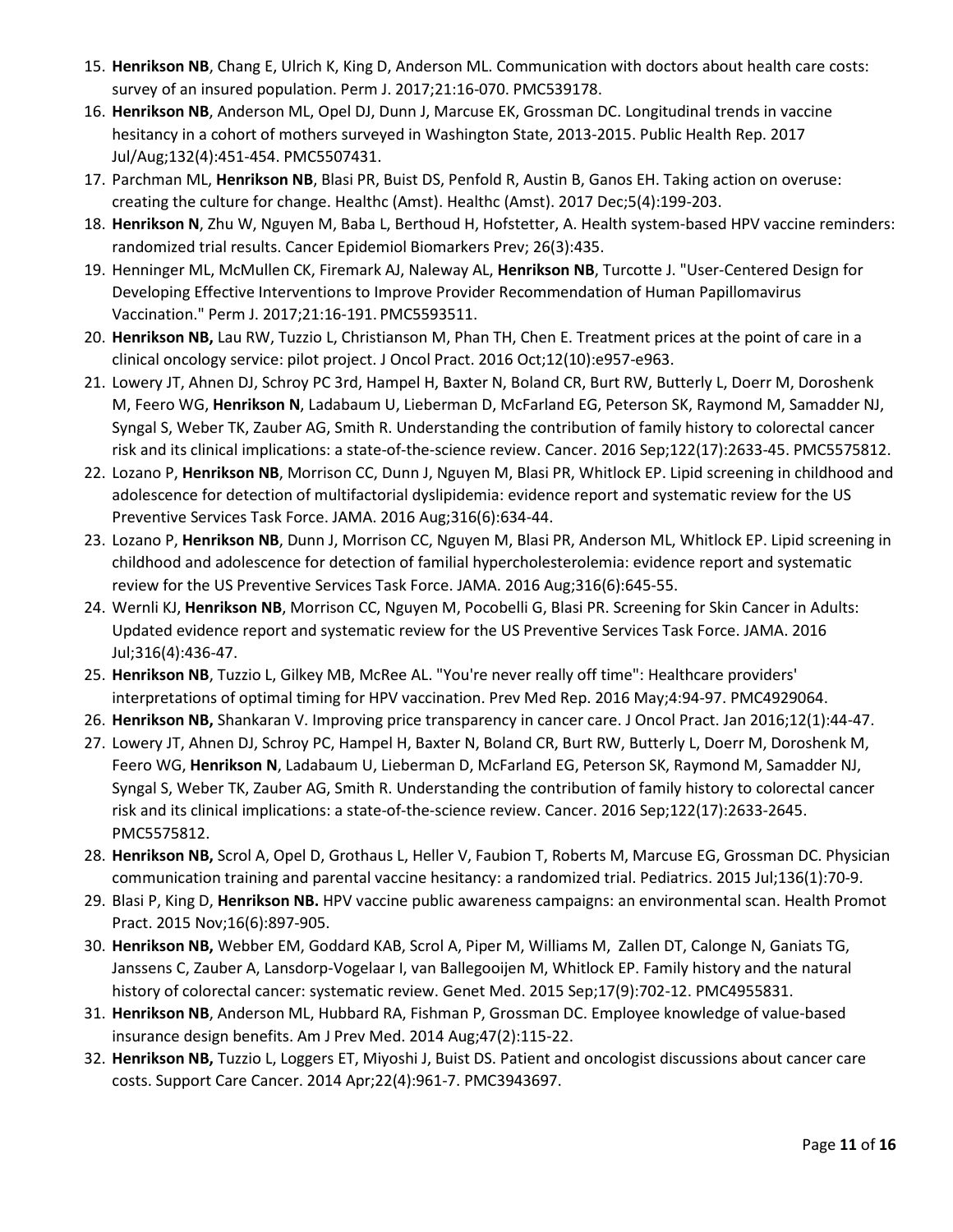- 33. Jackson ML, **Henrikson NB**, Grossman DC. Evaluating Washington State's immunization information system as a research tool. Acad Pediatr. 2014 Jan-Feb;14(1):71-6.
- 34. **Henrikson NB**, Skelly AC. Economic studies part 2: evaluating the quality. Evid Based Spine Care J. 2013 Apr;4(1):2-5. PMC3699241.
- 35. **Henrikson NB,** Skelly AC. Economic studies part I: basics and terms. Evid Based Spine Care J. 2012 Nov;3(4):7-11.
- 36. **Henrikson NB**, Davison BJ, Berry DL. Measuring decisional control preferences in men newly diagnosed with prostate cancer. J Psychosoc Oncol. 2011 Nov;29(6):606-18. PMC3285491.
- 37. Grossman D, Fishman P, Beck A, Reid R, Ritzwoller D, Martin D, **Henrikson N**, Hubbard R, Scrol A. C-A5-04: Quasiexperimental evaluation of a value-based health plan design among healthcare employees. Clin Med Res. 2011 November; 9(3-4): 173–174. PMC3251455.
- 38. Standaert CJ, Friedly J, Erwin MW, Lee MJ, Rechtine G, **Henrikson NB**, Norvell DC. Comparative effectiveness of exercise, acupuncture, and spinal manipulation for low back pain. Spine. 2011 Oct;36(21 Suppl):S120-30.
- 39. **Henrikson NB,** Ellis WJ, Berry DL. "It's not like I can change my mind later": Reversibility and decision timing in prostate cancer treatment decision-making. Patient Educ Couns. 2009 Nov;77(2):302-7. PMC19386460.
- 40. James RD, Yu JH, **Henrikson NB**, Bowen DJ, Fullerton SM. Strategies and stakeholders: minority recruitment in cancer genetics research. Community Genetics. 2008;11:241-249.
- **41. Henrikson NB**, Burke W, Veenstra DL. Ancillary risk information and pharmacogenetic tests: social and policy implications. Pharmacogenomics J. 2008 Apr;8(2):85-9.
- 42. **Henrikson NB,** Harris JN, Bowen D. Predictors of self-referral into a cancer genetics registry. Cancer Epidemiol Biomarkers Prev*.* 2007 Jul;16(7):1387-1392.
- 43. Carlson JJ, **Henrikson NB**, Veenstra DL, Ramsey SD. Economic analyses of human genetics services: a systematic review. Genet Med. 2005 Oct; 7(8):519-23.

# Accepted peer-reviewed papers in press

1. Jones SMW, Du, Y, Panatonni L, **Henrikson NB**. Assessing Worry about Affording Healthcare in a General Population Sample Journal: Frontiers in Psychology, in press, 2019

# Submitted papers under review

- 1. **Henrikson NB**, Hampel H, DeVore C, Shridhar N, Williams J, Donahue K, Clayton E, Wagner J, Kullo I, Prince AER. What guidance does HIPAA provide to providers considering familial risk notification and cascade genetic testing? J Law Biosciences, 2019.
- 2. Pisu M, Banegas MP, Liang M, Tuzzio L, **Henrikson NB**. Cancer patients' preferences on cost of care conversations: comparison of qualitative interviews from two populations. J Oncol Pract., 2019
- 3. Jones S, **Henrikson NB**, Panattoni L, Syrjala K. A theoretical model of financial burden after cancer diagnosis. Health Psychol Rev, 2019.
- 4. Banegas MP, Liang MI, Tuzzio L, **Henrikson NB**. How, when, and with whom should cost of care conversations occur? Preferences of two distinct cancer survivor groups. J Oncol Pract, 2019.

# Non-refereed papers/articles

# Not applicable

# Book chapters

- **1. Henrikson NB**, Burke WB. Genomics and the Health Commons. In: Burke W, Edwards K, Goering S, Holland S, Trinidad SB, editors. Achieving Justice in Genomic Translation: Re-Thinking the Pathway to Benefit. New York: Oxford University Press; 2011. p. 131-148
- 2. Battuello K, **Henrikson NB**. Genetics and public health: past, present and future. In: Battuello K, Kuslzer P, O'Connor S, editors. Genetic Technologies and the Law: Cases and Materials. Durham (NC): Carolina Academic Press; 2006. p. 897-996.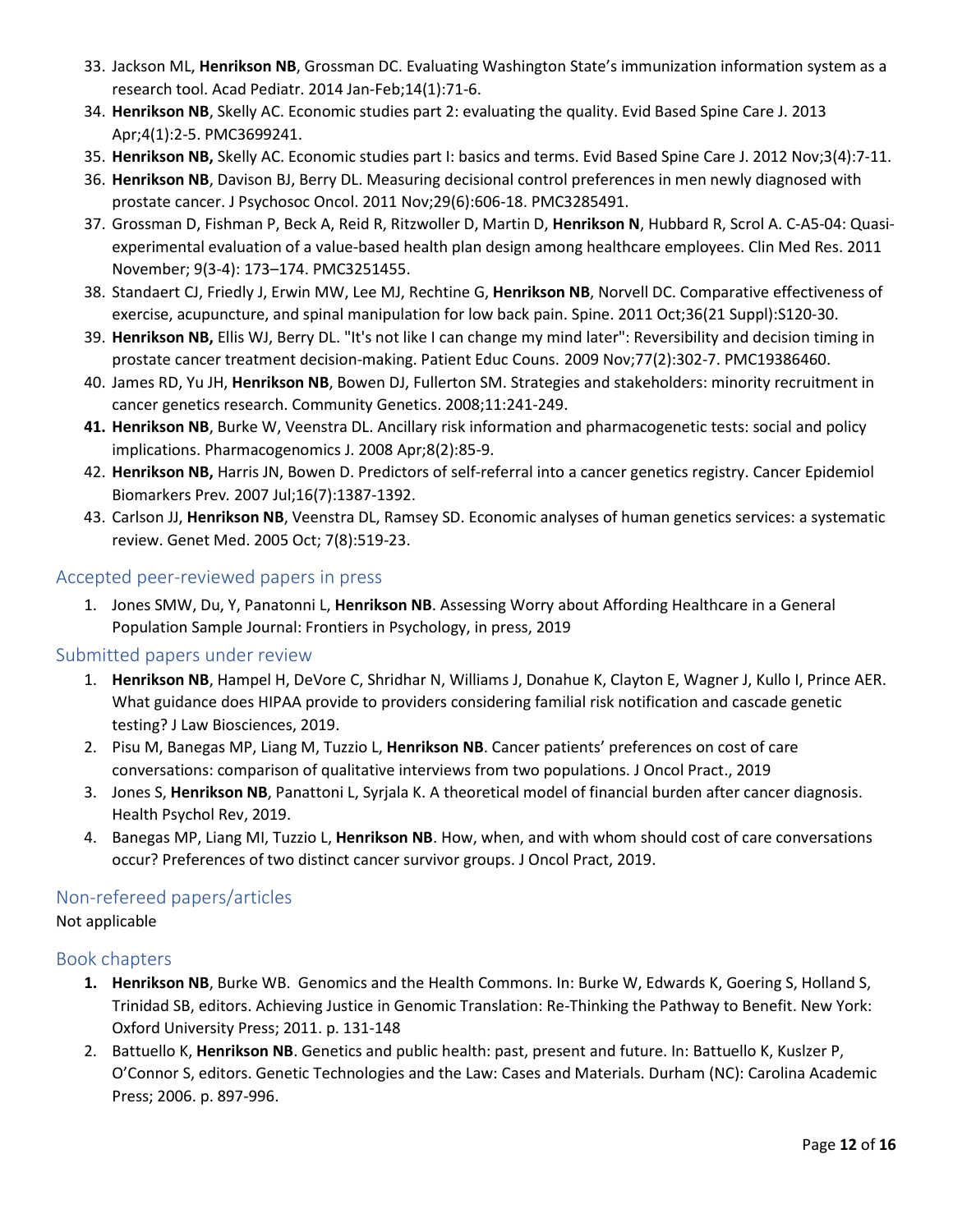3. Battuello K, **Henrikson NB**. Access to and Disclosure of Genetic Information: Rights, Duties and Liabilities. In: Battuello K, Kuslzer P, O'Connor S, editors. Genetic Technologies and the Law: Cases and Materials. Durham (NC): Carolina Academic Press; 2006. p. 37-90.

# Published technical reports

1. **Henrikson NB**, Hafner BJ, Dettori JR, Norvell DC, Raich, A, Brodt ED, Skelly AC. Microprocessor-controlled lower limb prostheses: health technology assessment [Internet]. Olympia (WA): Washington State Health Care Authority; 2011 Oct. Available from:

http://www.hca.wa.gov/assets/program/mc\_lower\_prosthetic\_final\_report[1].pdf.

- 2. Hashimoto R, Raich A, Ecker E, **Henrikson NB**, Wallace L, Dettori JR, Chou R. Spinal injections: health technology assessment [Internet]. Olympia (WA): Washington State Health Care Authority; 2010 Dec. Available from: http://www.hca.wa.gov/assets/program/spinal\_injection\_final\_report[1].pdf.
- 3. Leigh BC, Skelly AC, **Henrikson NB**, Kercher L, Skinner MS. Vertebroplasty, Kyphoplasty, and Sacroplasty: health technology assessment [Internet]. Olympia (WA): Washington State Health Care Authority; 2010 Nov. Available from: http://www.hca.wa.gov/assets/program/vks\_final\_report[1]\_0.pdf.
- 4. Hashimoto R, Dettori JR, **Henrikson NB**, Kercher L. Spinal cord stimulation: health technology assessment [Internet]. Olympia (WA): Washington State Health Care Authority; 2010 Jul. Available from: http://www.hca.wa.gov/assets/program/scs\_072310\_report\_final[1]\_0.pdf.
- 5. Dettori JR, Ecker E, Norvell DC, **Henrikson NB**, Kercher L, McMullen K, Raich A. Total knee arthroplasty: health technology assessment [Internet]. Olympia (WA): Washington State Health Care Authority; 2010 Sep. Available from: http://www.hca.wa.gov/assets/program/final\_report\_tka[1].pdf.
- 6. Hashimoto R, Dettori JR, **Henrikson NB**, Ecker E, Hermsmeyer J. Hip resurfacing: health technology assessment [Internet]. Olympia (WA): Washington State Health Care Authority; 2009 [updated 2013 Oct]. Available from: [http://www.hta.hca.wa.gov]
- 7. Skelly AC, Ecker E, **Henrikson NB**, Olson CM, Raich A, Van Alstyne EM, Dettori JR. Coronary Artery Calcium Scoring (CACS) as a diagnostic test for detection of coronary artery disease: health technology assessment [Internet]. Olympia (WA): Washington State Health Care Authority, 2009. Available from: [http://www.hta.hca.wa.gov]
- 8. Weiss JM, Skelly AC, **Henrikson NB**, Kercher L, Dettori JR. Electrical nerve stimulation for the treatment of pain: health technology assessment [Internet]. Olympia (WA): Washington State Health Care Authority; 2009 Nov. Available from: http://www.hca.wa.gov/assets/program/ens\_final\_111309[1].pdf.

# Published abstracts

- 1. Moldestad M, Sayre G, Mao J, Reddy A, **Henrikson N**, Sterling R, Kaboli P, Wong E. Serving Those Who Served: Primary care physician perspectives on choosing to work for the Veteran Health Administration. Poster presented at: the 2019 Annual Research Meeting. 2019 Jun 2-4: Washington, DC.
- 2. **Henrikson NB,** Gray MF, Palazzo L, Tiffany B. "We would only pay you that much if you were a biostatistician"– experiences of social scientists in health research settings: needs assessment planning. Society of Behavioral Medicine, March 6-9 2019, Washington DC
- 3. **Henrikson N**, Banegas M, Tuzzio T, Schneider J, Lim C, Scrol A, Walsh-Bailey C, Hodge S. Clinical workflows to support cost of care conversations: multi-site design study. Poster presented at: the 2018 ASCO Quality Care Symposium. 2018 Sept 28-29: Phoenix, AZ.
- 4. **Henrikson NB**, Blasi P, Walsh-Bailey C, McDonald S, Morrison CC, Cromp D, Austin BT, Hsu C, Wagner E. What makes for an effective care team? Team composition and functions in team-based care interventions. Poster presented at: the 2018 Annual Research Meeting. 2018 Jun 24-26: Seattle, WA.
- 5. Opel DJ, Zhou C, Robinson JD, **Henrikson N**, Lepere K, Mangione-Smith R, Taylor JA. Impact of initiation formation for the childhood vaccine discussion on immunization status over time. Poster presented at: 2017 Pediatrics Academic Societies Meeting. 2017 May 6-9: San Francisco, CA.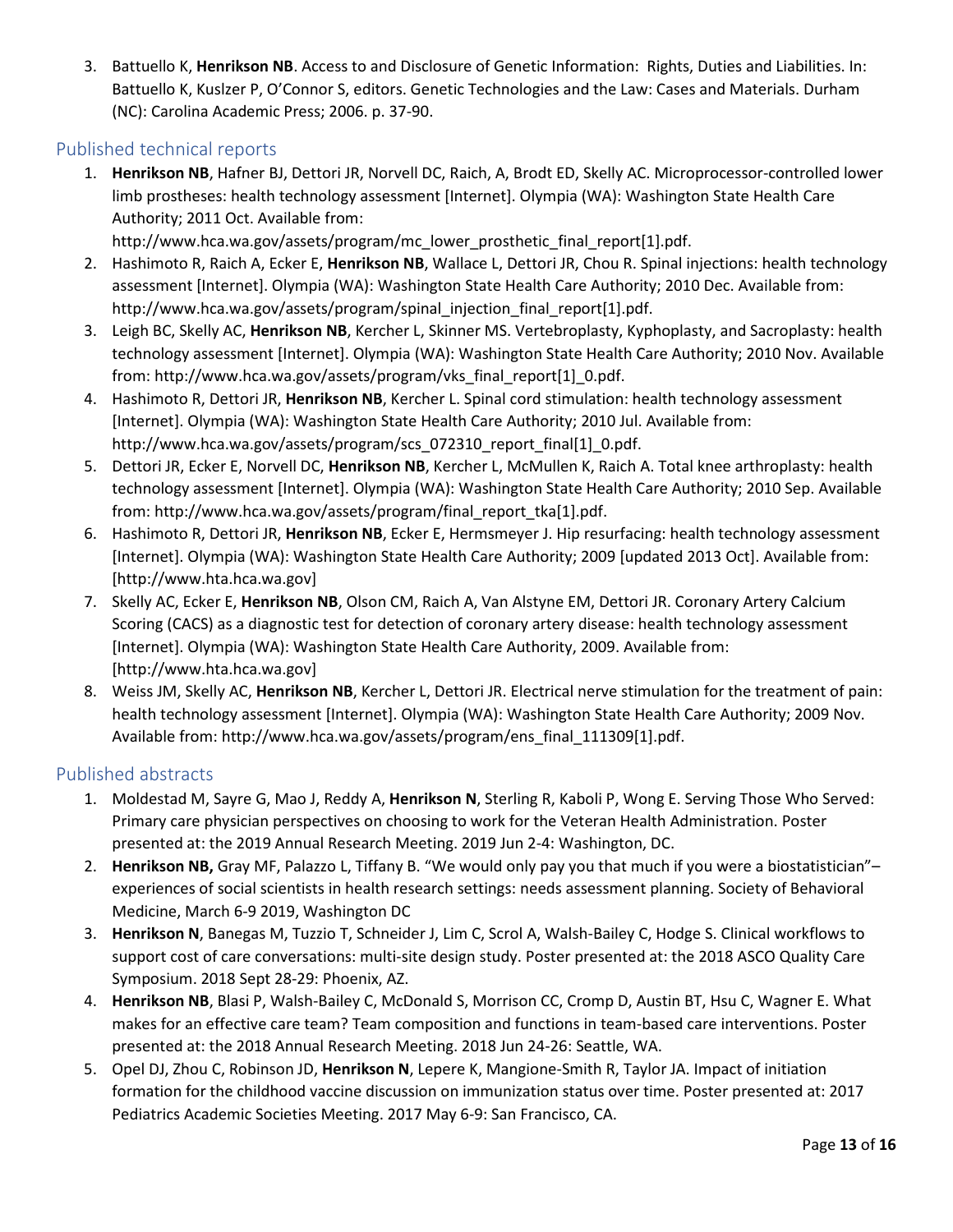- 6. Phan T-H, Lam B, PharmD candidate, Tuzzio L, **Henrikson NB**, Lau RW. Improving price transparency: accuracy of patient and provider resources on cost of chemotherapy. Poster presented at: American Society of Health-System Pharmacists (ASHP) Midyear Clinical Meeting. 2014 Dec 7-11: Anaheim, CA.
- 7. **Henrikson NB**, Grothaus L, Opel D, Dunn J, Marcuse E, Grossman DG. Physician experience and confidence communicating with parents about childhood vaccines. Poster presented at: the Pediatric Academic Societies Annual Meeting. 2014 May 3-6: Vancouver, BC, Canada.
- 8. **Henrikson NB**, Opel D, Grothaus L, Dunn J, Marcuse E, Grossman DG. Risk factors for vaccine hesitancy in mothers of newborns. Poster presented at: the Society of Behavioral Medicine Annual Meeting. 2014 Apr 22-26: Philadelphia, PA.
- 9. Ridpath, J, Kindall, M, **Henrikson NB**, Marcuse EK, Heller G, Faubion T, Dunn J, Roberts M, Grossman DG. Developing a communications toolkit to support effective provider-parent conversations. Poster presented at: National Conference on Health Communication, Marketing, and Media. 2013: Atlanta, GA.
- 10. **Henrikson NB,** Tuzzio L, Ralston J, Buist DS. Designing a cost comparison tool for cancer patients: "the more people know ahead of time, the better." Poster presented at: AcademyHealth Annual Research Meeting. 2013: Baltimore, MD.
- 11. **Henrikson NB** et al. Knowledge of health plan benefits in a value-based insurance design. Poster presented at: AcademyHealth Annual Research Meeting. 2012 Jun 24-26: Orlando, FL.
- 12. **Henrikson NB** et al. Provider perspectives on talking with people with cancer about their treatment costs. Poster presented at: 18th Annual HMORN Conference: 2012 Apr 29-May 2: Seattle, WA.
- 13. **Henrikson NB,** Bowen D. Socioeconomic disparities in sun protection behavior and screening. Poster presented at: Society of Behavioral Medicine. 2010: Seattle, WA.
- 14. **Henrikson NB,** Berry DL. It's not like I can change my mind later: reversibility in prostate cancer treatment decision-making. Poster presented at: 29<sup>th</sup> Annual Meeting of the Society for Medical Decision Making. 2007 Oct 20-24: Pittsburgh, PA.
- 15. **Henrikson NB**, Veenstra DL, Burke W. Pharmacogenomic tests: more information than you need to know? Poster presented at: American College of Medical Genetics Annual Meeting. 2006 Mar 23-26: San Diego, CA.
- 16. **Henrikson NB**, Harris J, Bowen D. Predictors of referral to a cancer genetics registry. Poster presented at: American Society of Preventive Oncology (ASPO). 2006 Feb 24-26: Bethesda MD.
- 17. Veenstra, DL, Carlson, J, **Henrikson NB**, Garrison L, Ramsey SD. Assessing cost-effectiveness and value creation for targeted therapy in non-small cell lung cancer. Poster presented at: 27th Annual Meeting of the Society for Medical Decision Making. 2005 Oct 21-24: San Francisco, CA.
- 18. Carlson, JJ, **Henrikson, NB**, Veenstra, DL, Ramsey, SD. A systematic review of economic evaluations of genetic testing technologies. Poster presented at: International Society of Pharmacoeconomics and Outcomes Research (ISPOR) 10th Annual International Meeting. 2005 May 15-18: Washington, D.C.
- 19. Carlson, JJ, **Henrikson, NB**, Veenstra, DL, Ramsey, SD. Economic analyses of human genetics services: a systematic review. Poster presented at: International Health Economics Association (IHEA) 5th World Congress. 2005 Jul 10-13: Barcelona, Spain.
- 20. **Beidler, N.** Guidelines for establishing comprehensive cancer patient education services. Poster presented at: American Association for Cancer Education Annual Meeting. 1998 Nov: Portland, OR.

# Digital and other novel forms of scholarship

- 1. Podcast guest speaker, 2019. "A guide to integrating cost of care conversations into workflow." Seidman, J and Steinberg K. Avalere Health (for Robert Wood Johnson Foundation)[. https://avalere.com/podcasts/e3-a-guide](https://avalere.com/podcasts/e3-a-guide-to-integrating-cost-of-care-conversations-into-workflow)[to-integrating-cost-of-care-conversations-into-workflow](https://avalere.com/podcasts/e3-a-guide-to-integrating-cost-of-care-conversations-into-workflow)
- 2. How to Integrate Cost-of-Care Conversations into Workflow. Cost-of-Care Conversations Practice Brief #5. Bradham D, Fiscella K, Fox K, Gray C, **Henrikson NB**, Gomez-Resrode A, Masi D, Seidman J, Steinberg K. <https://essentialhospitals.org/wp-content/uploads/2018/11/CostofCarePracticeBrief5.pdf>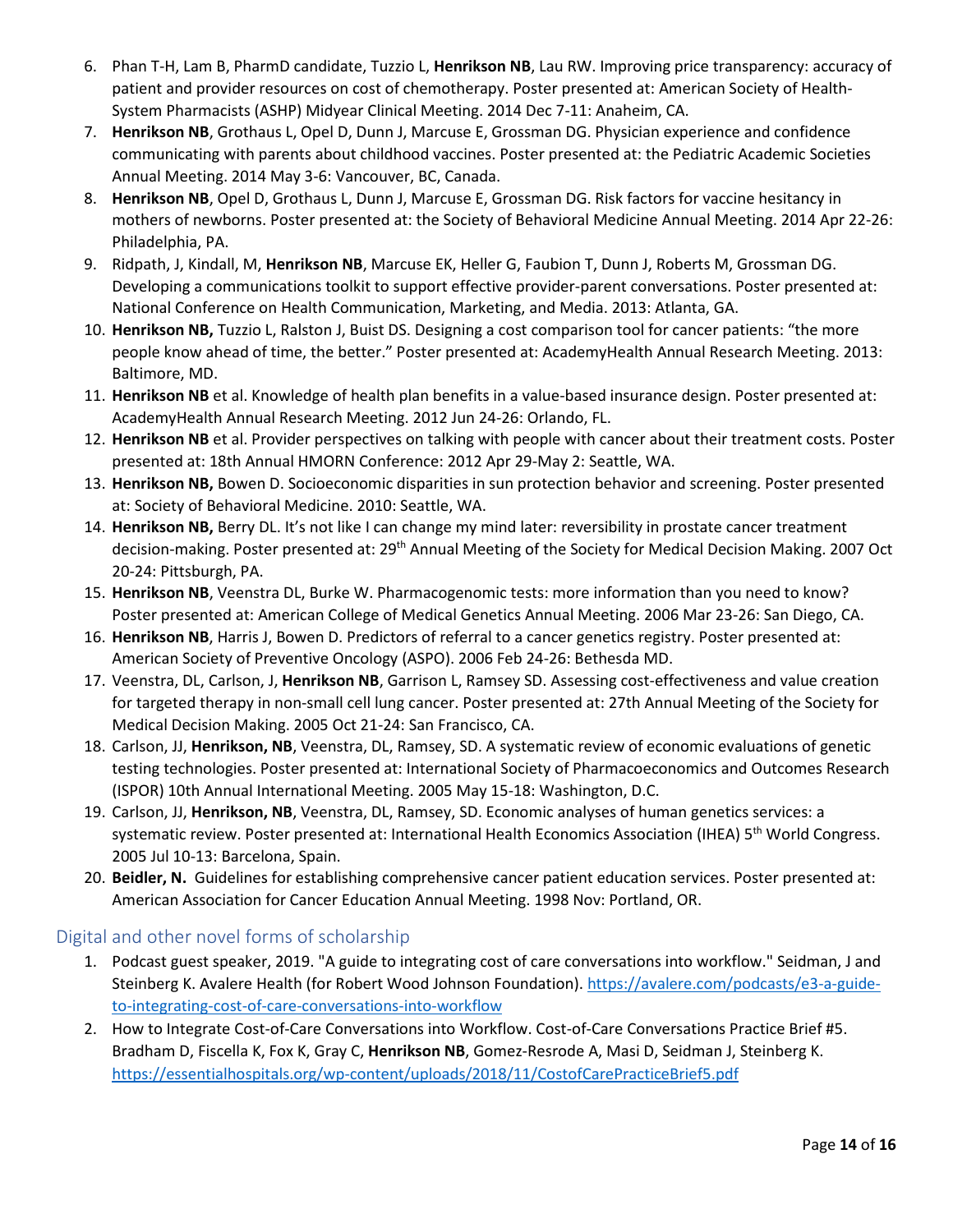3. Structuring the Conversation: How to Talk to Your Patients About the Costs of Their Care. Cost-of-Care Conversations Practice Brief #4. Fox K, Gill L, Gray C, **Henrikson NB**, Perez S, Pisu M, Gomez-Resrode A, Masi D, Seidman J, Steinberg K.

<https://essentialhospitals.org/wp-content/uploads/2018/11/CostofCarePracticeBrief4.pdf>

4. "HPV, Get Vaccine!" Original song and video<https://vimeo.com/144514481> produced for Group Health Foundation-funded project (**Henrikson NB**, PI)

# Invited Presentations

# Invited lectures

- 1. **Henrikson NB**. et al. Examining the Validity of Clinical Social Risk Screening Tools. Invited speaker, SIREN (Social Interventions Research Network), July 18 2019.
- 2. **Henrikson NB** and Banegas MP. Approaches to reducing financial burden in cancer care. Invited seminar speaker, University of Alabama Birmingham Comprehensive Cancer Center, Cancer Control and Population Sciences Seminar Series, May 1 2019.
- 3. **Henrikson NB**. Cascade testing of relatives and penetrance. eMERGE & CSER: Genomics and Medicine Steering Committee Meeting. 2019 Jan 17-18: Bethesda, MD. Invited presentation.
- 4. Blasi PR, Morrison CC, **Henrikson NB**. Evidence-Based Medicine, Systematic Reviews, and Meta-Analyses. Seminar presentation for the Building Research across Inter-Disciplinary Gaps (BRIDG) T90 Program, University of Washington; 2017 November 9. Seattle, WA
- 5. **Henrikson, NB.** "Costs of Care Conversations in Health Care." Public lecture, University of Washington Medical Anthropology and Global Health Seminar Series. November 15, 2017; Kane Hall, University of Washington.
- 6. **Henrikson NB**, Marcuse E. Vaccine hesitancy. Oral presentation at: Seattle Public Schools professional development event for school nurses and school-based health center nurses. 2016 Jun 1: Seattle, WA.
- 7. **Henrikson NB**. Family history and the natural history of colorectal cancer. Invited speaker, National Colorectal Cancer Roundtable Family History Symposium, American Cancer Society. 2014 Sep 23: Washington, DC.

# Invited conference presentations

- 1. Jones SM, **Henrikson NB**. A conceptual model of financial burden after cancer diagnosis. Poster presentation at: 17<sup>th</sup> Annual APOS Conference. 2020 Mar 11-13: Portland, OR.
- 2. Banegas MP, **Henrikson NB**. Cancer Financial Experience (CAFÉ): A clinic-based intervention to address financial hardship for people with cancer. Poster presentation at: NCI New Grantee Workshop, 2019 November 21-22: Rockville, MD.
- 3. Development of a Questionnaire to Assess Worry about Affording Healthcare in an International Sample. Jones SMW, Du Y, Panattoni L, **Henrikson NB**. Podium presentation, 26th ISOQOL Annual Conference, 2019, San Diego, CA
- 4. **Henrikson NB,** Banegas MP, Pisu M, Yabroff R, de Moor J. Symposium: Cancer-related financial hardship: behavioral science approaches. Symposium organizer and moderator. Society for Behavioral Medicine Annual Meeting, March 8 2019, Washington DC
- 5. Jones SM, Du Y, Panattoni L, **Henrikson NB.** Development of a Questionnaire to Assess Worry about Affording Healthcare in an International Sample. Oral presentation at: 26th ISOQOL Annual Conference, San Diego, CA. 2019.
- 6. Palazzo L, Gray MF, **Henrikson NB**. Sociologists and anthropologists in health care settings: practices, contributions, and possibilities. Paper presentation: the 2019 Association for Applied and Clinical Sociology Conference. 2019 Oct 17-19: Portland, OR.
- 7. Parchman M, Palazzo L, Gunderson G, Blasi P, **Henrikson N**, Austin B. Reducing medical overuse across three diverse health care settings: lessons learned. Oral presentation at: the 2019 Health Care Systems Research Network Conference. 2019 Apr 8-10: Portland, OR.